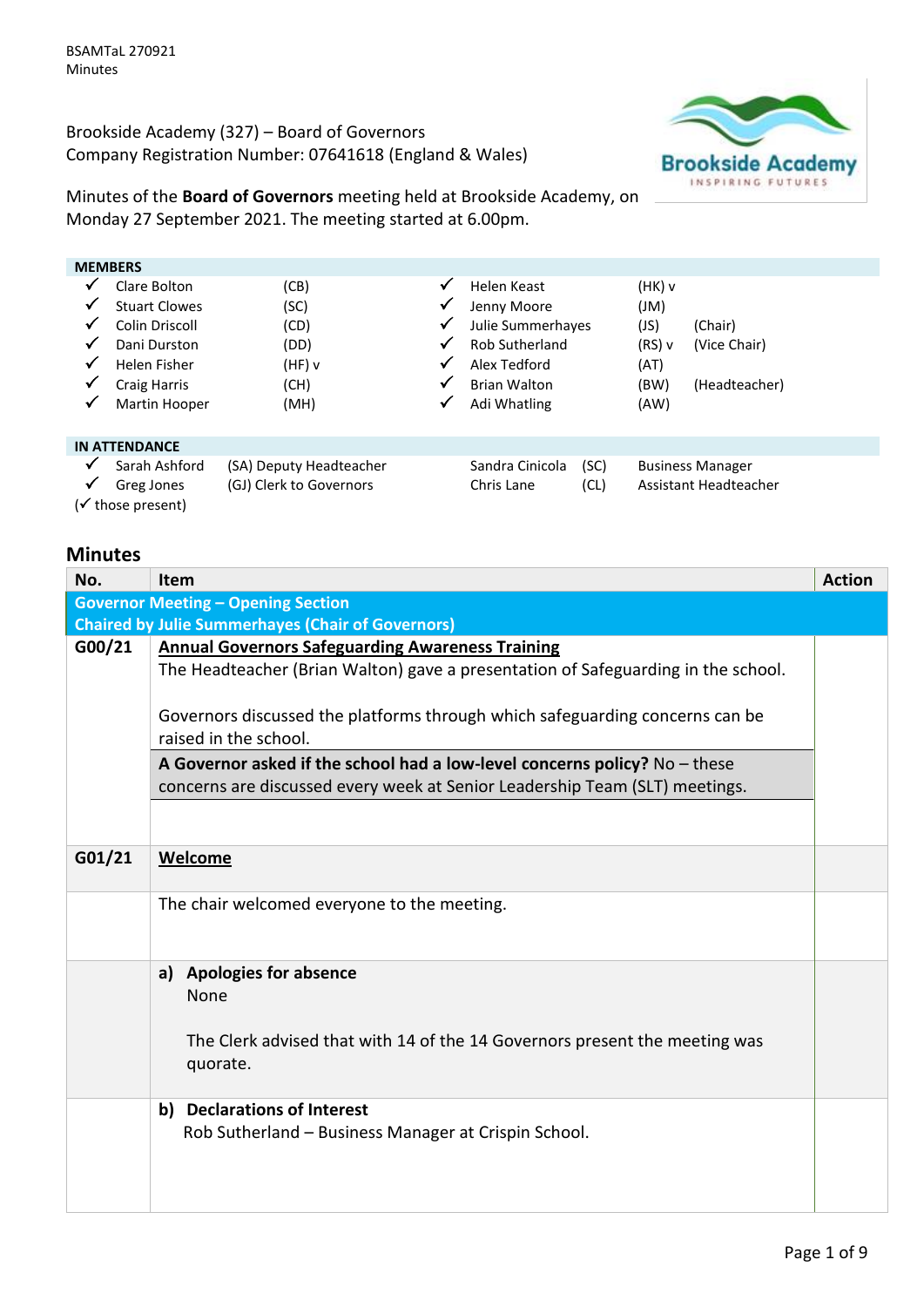# BSAMTaL 270921

| No.    | <b>Item</b>                                                                                                                                                                                                                                                                                                                                                                                                                                   | <b>Action</b> |
|--------|-----------------------------------------------------------------------------------------------------------------------------------------------------------------------------------------------------------------------------------------------------------------------------------------------------------------------------------------------------------------------------------------------------------------------------------------------|---------------|
| G02/21 | <b>Headteachers Report</b>                                                                                                                                                                                                                                                                                                                                                                                                                    |               |
|        | a) Headteachers update<br>The Headteacher highlighted the main points of the new format Headteachers<br>Report circulated with the papers for this meeting.                                                                                                                                                                                                                                                                                   |               |
|        | <b>Ofsted and Current Self-Assessment</b><br>Most categories have been downgraded to good to reflect the new Ofsted<br>criteria.                                                                                                                                                                                                                                                                                                              |               |
|        | <b>Quality of Education</b><br>The first thing that Ofsted will look at will be the school website. We need<br>to be sure that the curriculum details are published here.<br>[A question was asked about curriculum content on the website last night.<br>We have worked on that today and it will be put up by the end of the week<br>at the latest. As an example, you can see this content on the Our Classes<br>Year 1 and Year 2 pages.] |               |
|        | Governors discussed the need for this information to be available to<br>parents as soon as possible.                                                                                                                                                                                                                                                                                                                                          |               |
|        | <b>Mainstream Summer 2 data overview</b><br>Early Years Foundation Stage (EYFS)<br>Good Level of Development (GLD) = 73%                                                                                                                                                                                                                                                                                                                      |               |
|        | For all mainstream and No More Marking results see the Mainstream<br>Teaching and Learning items below.                                                                                                                                                                                                                                                                                                                                       |               |
|        | <b>Target Setting</b><br>There is no indication as to whether the statutory tests will take place this<br>year and targets have not yet been set.                                                                                                                                                                                                                                                                                             |               |
|        | <b>Staff Meetings</b><br>Dates and themes of meetings that have taken place.                                                                                                                                                                                                                                                                                                                                                                  |               |
|        | <b>Behaviour and Attitudes</b><br>Whole school attendance for 20-21 was 96.5%                                                                                                                                                                                                                                                                                                                                                                 |               |
|        | <b>Personal Development</b><br>Information on visits out of the school and Extended School activities.<br>Pupil Voice will be developed through House meetings.<br>Assemble themes so far this year.                                                                                                                                                                                                                                          |               |
|        | <b>Leadership and Management</b><br>Safeguarding, Health & Safety, staff attendance and staff changes data.                                                                                                                                                                                                                                                                                                                                   |               |
|        |                                                                                                                                                                                                                                                                                                                                                                                                                                               |               |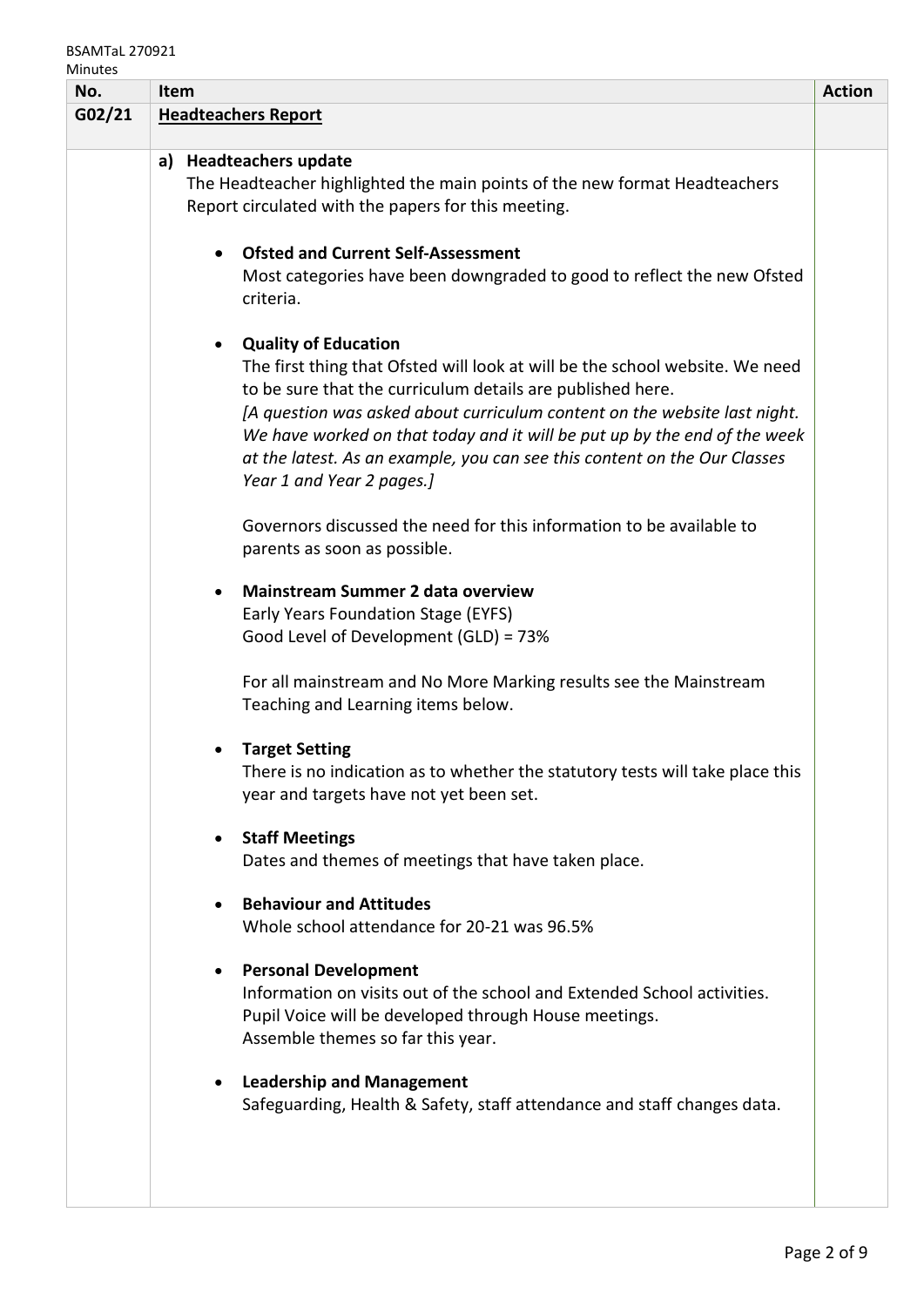| ៴៲៲៲៲៶៲៶៰<br>No. | Item                                                                                                                                                                                                                                                                                                                                                                                                                                                                                                                                                                                                                                                                                                                                                                                            | <b>Action</b> |  |  |
|------------------|-------------------------------------------------------------------------------------------------------------------------------------------------------------------------------------------------------------------------------------------------------------------------------------------------------------------------------------------------------------------------------------------------------------------------------------------------------------------------------------------------------------------------------------------------------------------------------------------------------------------------------------------------------------------------------------------------------------------------------------------------------------------------------------------------|---------------|--|--|
|                  | <b>Mainstream Teaching &amp; Learning Section (MTaL)</b>                                                                                                                                                                                                                                                                                                                                                                                                                                                                                                                                                                                                                                                                                                                                        |               |  |  |
|                  | <b>Chaired by Craig Harris (Mainstream Teaching &amp; Learning Lead)</b>                                                                                                                                                                                                                                                                                                                                                                                                                                                                                                                                                                                                                                                                                                                        |               |  |  |
| T&L<br>01/21     | <b>Outcomes and Assessment</b>                                                                                                                                                                                                                                                                                                                                                                                                                                                                                                                                                                                                                                                                                                                                                                  |               |  |  |
|                  | <b>Mainstream</b><br>a)                                                                                                                                                                                                                                                                                                                                                                                                                                                                                                                                                                                                                                                                                                                                                                         |               |  |  |
|                  | The Deputy Headteacher (Sarah Ashford) highlighted the main points of the Data<br>report circulated with the papers for this meeting.                                                                                                                                                                                                                                                                                                                                                                                                                                                                                                                                                                                                                                                           |               |  |  |
|                  | Year 1<br>Reading is only 59% at the expected level.<br>It was noted that the target is 1.8 and that there were 5 children (10%) at<br>1.7 which is a reasonable outcome.<br>Governors noted that scores from the Insight system are based on an<br>assessment that children's average depth is either "not quite there" (1),<br>"got it"(2), or "can explain it to others" (3).<br>The target of 2 was reduced to 1.8 when it was clear that children at 1.8<br>where achieving the expected threshold in their SATs results.<br>Year <sub>2</sub><br>11% of the children are at 1.7 for writing.<br>Year <sub>3</sub><br>These are good results and must be maintained into years 5 & 6.<br>Year 4<br>There are gaps in the objected being taught and 12% of children are at 1.7<br>in Maths. |               |  |  |
|                  | Year 5<br>Only 51% of children are at 1.8 in writing with 7% at 1.7 and 13% at 1.6.<br>It was noted that the writing objectives are very similar to those in year 6.<br>This year group were only just ahead of the national average in the No<br>More Marking results.                                                                                                                                                                                                                                                                                                                                                                                                                                                                                                                         |               |  |  |
|                  | Year <sub>6</sub><br>This cohort of 90 children achieved good results.<br>12% of children were at 1.7 in writing.                                                                                                                                                                                                                                                                                                                                                                                                                                                                                                                                                                                                                                                                               |               |  |  |
|                  | Governors discussed the fact that the progress needs to be maintained<br>after the summer break.                                                                                                                                                                                                                                                                                                                                                                                                                                                                                                                                                                                                                                                                                                |               |  |  |
|                  | <b>Pupil Premium</b><br>b)<br>It was noted that Year 1 reading (43%) and Year 4 Reading (25%) and Writing<br>(25%) and Maths (25%) were below the expected average depth.                                                                                                                                                                                                                                                                                                                                                                                                                                                                                                                                                                                                                       |               |  |  |
|                  | A Governor asked what strategies were in place to support year 4? The Pupil<br>Premium report shows that there are interventions in place for all groups. The                                                                                                                                                                                                                                                                                                                                                                                                                                                                                                                                                                                                                                   |               |  |  |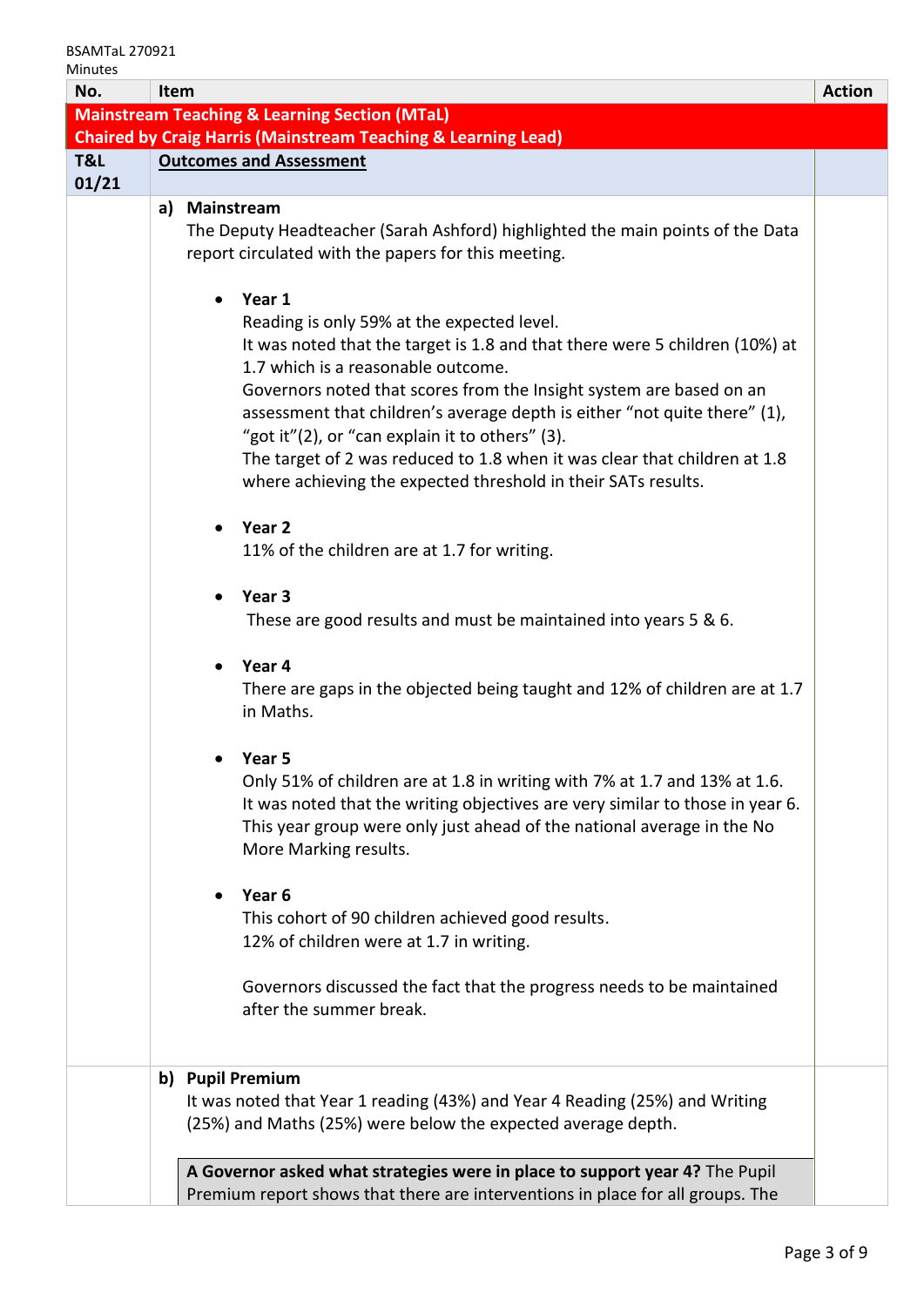#### BSAMTaL 270921 Minutes

| No. | Item                                                                                |                                                                                                                       | <b>Action</b> |
|-----|-------------------------------------------------------------------------------------|-----------------------------------------------------------------------------------------------------------------------|---------------|
|     | support started right at the start of this term and there are more support staff to |                                                                                                                       |               |
|     |                                                                                     | allow other staff who know the children to focus on them.                                                             |               |
|     |                                                                                     |                                                                                                                       |               |
|     |                                                                                     | A Governor asked if the target average depth will be changed from 1.8? $No -$                                         |               |
|     |                                                                                     | This is the year that the school needs to keep to this aspirational target.                                           |               |
|     |                                                                                     | It was noted that when comparing the data to the previous year that there were                                        |               |
|     |                                                                                     | more objectives that had not been assessed in some areas.                                                             |               |
|     |                                                                                     |                                                                                                                       |               |
|     |                                                                                     | A Governor asked if the school is tracking the gaps in certain areas of the                                           |               |
|     |                                                                                     | curriculum? Yes - The school is keeping track on gaps in the curriculum.                                              |               |
|     |                                                                                     | It was noted that the White Rose Maths scheme has already focused on the areas                                        |               |
|     |                                                                                     | missed in the previous year.                                                                                          |               |
|     |                                                                                     |                                                                                                                       |               |
|     | c)                                                                                  | <b>Group Data</b>                                                                                                     |               |
|     |                                                                                     | Governors reviewed the group data circulated with the papers for this meeting.                                        |               |
|     |                                                                                     | It was noted that the school are keeping an eye on writing in Key Stage 2 (KS2)                                       |               |
|     |                                                                                     | and Pupil Premium (PP) and have identified the barriers to move forward.                                              |               |
|     |                                                                                     |                                                                                                                       |               |
|     |                                                                                     | A Governor asked about the comparison with previous years? There is a group                                           |               |
|     |                                                                                     | of children who have not "moved", therefore widening the gap with others.                                             |               |
|     |                                                                                     | The school is aware of some children who are "stuck".                                                                 |               |
|     |                                                                                     |                                                                                                                       |               |
|     |                                                                                     |                                                                                                                       |               |
|     |                                                                                     | d) Early Years Foundation Stage                                                                                       |               |
|     |                                                                                     | It was noted that a Good Level of Development (GLD) was achieved by 73% of the                                        |               |
|     |                                                                                     | children.                                                                                                             |               |
|     |                                                                                     | A phonics check is carried when the children move into year 1.                                                        |               |
|     |                                                                                     |                                                                                                                       |               |
|     |                                                                                     | e) Nursery                                                                                                            |               |
|     |                                                                                     | Governors reviewed the Nursery data circulated with the papers for this meeting.                                      |               |
|     |                                                                                     | It was noted that there are no concerns about the Nursery. Assessment has                                             |               |
|     |                                                                                     | moved to "wider" development bands.                                                                                   |               |
|     |                                                                                     |                                                                                                                       |               |
|     |                                                                                     |                                                                                                                       |               |
|     | f)                                                                                  | <b>No More Marking data</b>                                                                                           |               |
|     |                                                                                     | The Headteacher (Brian Walton) introduced the No More Marking scheme. It is a                                         |               |
|     |                                                                                     | way of comparing writing between thirty to forty thousand pupils nationally. Age                                      |               |
|     |                                                                                     | group work is ranked over a week by teachers across the country, to give each                                         |               |
|     |                                                                                     | school a comparative position with other schools across the country.                                                  |               |
|     |                                                                                     |                                                                                                                       |               |
|     |                                                                                     | Governors were pleased that the results show that the school is doing really well                                     |               |
|     |                                                                                     | with 5 of the 6 years groups above the national average.                                                              |               |
|     |                                                                                     |                                                                                                                       |               |
|     |                                                                                     | Moving forward the school will be able to compare cohorts / children year on<br>year as they move through the school. |               |
|     |                                                                                     |                                                                                                                       |               |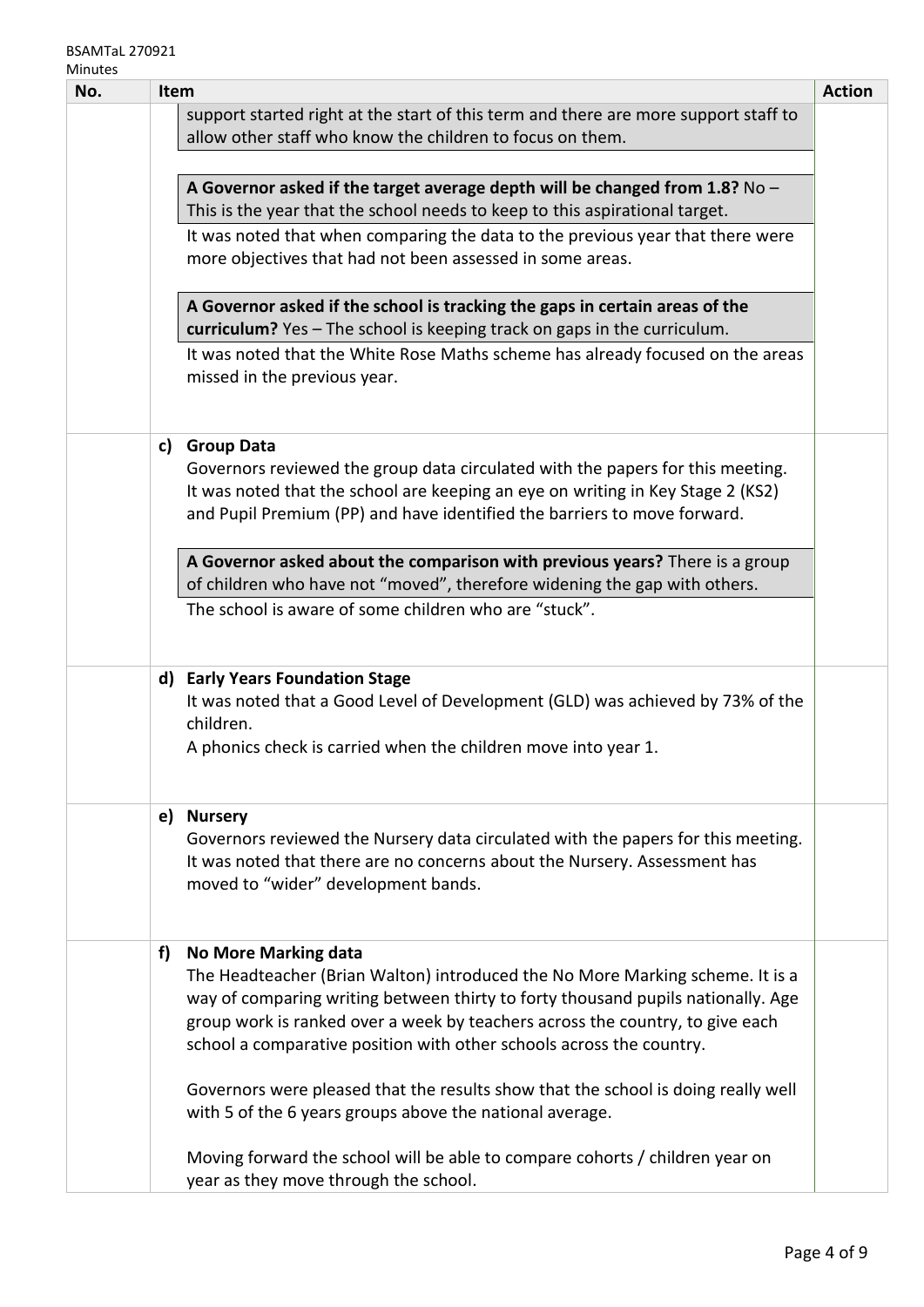#### BSAMTaL 270921 Minutes

| No.          | <b>Item</b>                                                                                                                  | <b>Action</b> |  |  |
|--------------|------------------------------------------------------------------------------------------------------------------------------|---------------|--|--|
|              | The fact that teachers mark other year group work is good Continuing                                                         |               |  |  |
|              | Professional Development (CPD) for them.                                                                                     |               |  |  |
|              |                                                                                                                              |               |  |  |
|              | A Governor asked if children get their own results? No $-$ it is used by the<br>Teachers to "health check" the insight data. |               |  |  |
|              |                                                                                                                              |               |  |  |
|              |                                                                                                                              |               |  |  |
|              | A Governor asked about the wide gaps in some year groups for Pupil Premium                                                   |               |  |  |
|              | children? This is a concern, and the school is looking at the individual pupil<br>interventions to narrow this gap.          |               |  |  |
|              |                                                                                                                              |               |  |  |
|              | A Governor asked if children in Specialist Provision take part in these                                                      |               |  |  |
|              | assessments? Yes - some have scored above the national average.                                                              |               |  |  |
|              |                                                                                                                              |               |  |  |
|              |                                                                                                                              |               |  |  |
| T&L<br>02/21 | <b>Diminishing the Difference</b>                                                                                            |               |  |  |
|              | <b>Pupil Premium Action Plan</b><br>a)                                                                                       |               |  |  |
|              | The Deputy Headteacher (Sarah Ashford) highlighted the main points of the                                                    |               |  |  |
|              | review of the pupil premium action plan circulated with the papers for this                                                  |               |  |  |
|              | meeting.                                                                                                                     |               |  |  |
|              | 9 children remain a concern and are receiving targeted interventions this                                                    |               |  |  |
|              | term.                                                                                                                        |               |  |  |
|              | Attendance is still a concern, and the school is targeting families via the                                                  |               |  |  |
|              | Parent Family Support Assistant (PFSA).                                                                                      |               |  |  |
|              | The emerging children at KS1 from each year group continue to be                                                             |               |  |  |
|              | tracked as this was a concern from Ofsted.                                                                                   |               |  |  |
|              | Emotional Literacy Support Assistant (ELSA) interventions are provided for<br>$\bullet$                                      |               |  |  |
|              | half a term and then the children are monitored to see what impact it has<br>had.                                            |               |  |  |
|              | The PFSA is supporting Pupil Premium children with complex needs along                                                       |               |  |  |
|              | with Occupational Therapy and SALT interventions.                                                                            |               |  |  |
|              | Wave 3 interventions vie Toe by Toe continue to be delivered. Children                                                       |               |  |  |
|              | have been re-baselined this year for their interventions.                                                                    |               |  |  |
|              |                                                                                                                              |               |  |  |
|              | A Governor asked if there will be a new action plan for this year? Yes - this                                                |               |  |  |
|              | plan is already on the school website.                                                                                       |               |  |  |
|              |                                                                                                                              |               |  |  |
|              | A Governor asked about comparison with the Education Endowment                                                               |               |  |  |
|              | Foundation (EEF)? Yes - this will be completed later in the year.                                                            |               |  |  |
|              | It was noted that that this is not always suitable for children who are "stuck".                                             |               |  |  |
|              | A Governor asked if there something that had not worked so well? Yes -                                                       |               |  |  |
|              | improvement in attendance over the last 3 years has not moved as well as                                                     |               |  |  |
|              | non-PP children.                                                                                                             |               |  |  |
|              | There are specific expectations for the parents.                                                                             |               |  |  |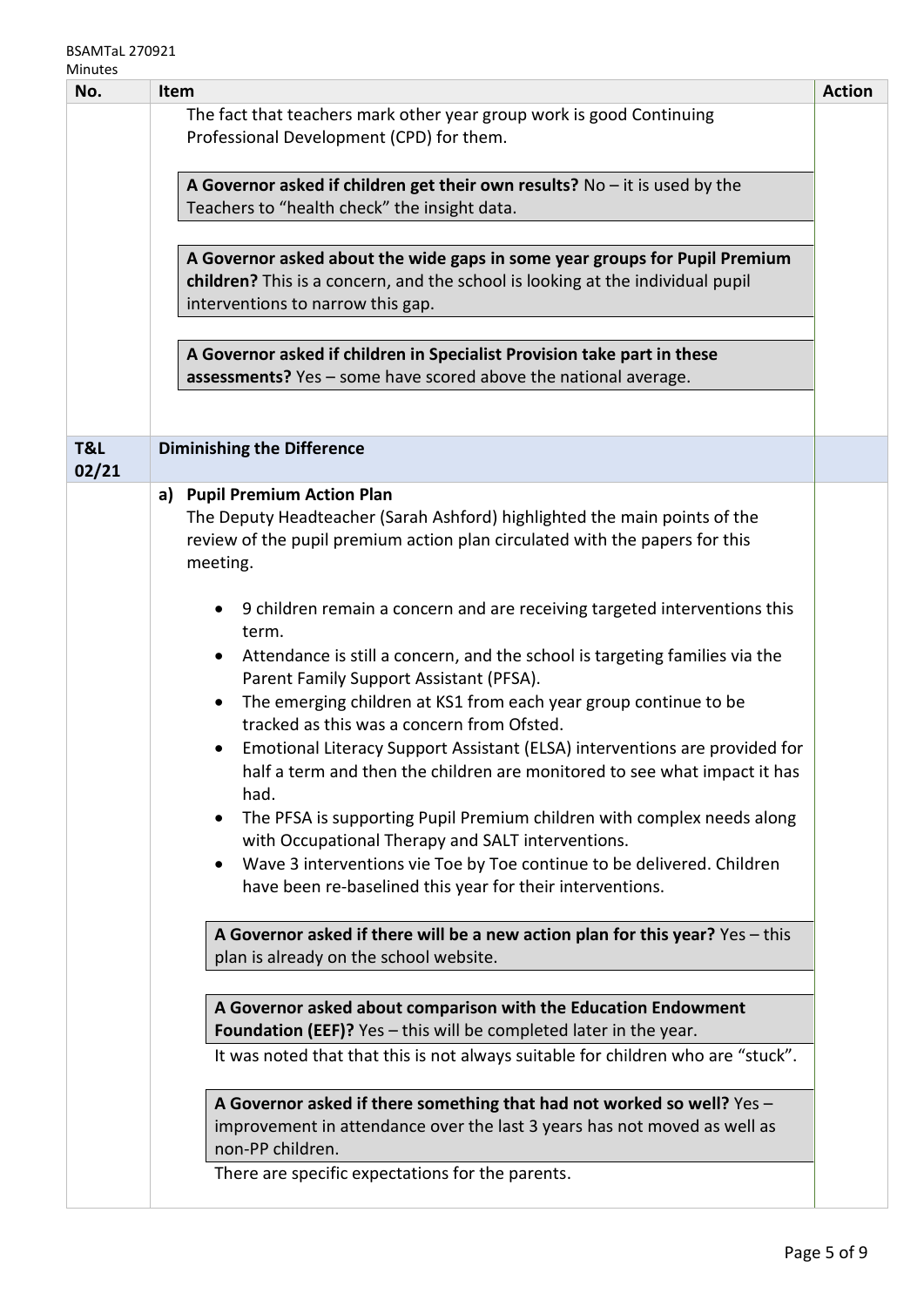### BSAMTaL 270921

| No.   | Item                                                                                                                                                     | <b>Action</b> |
|-------|----------------------------------------------------------------------------------------------------------------------------------------------------------|---------------|
|       |                                                                                                                                                          |               |
| T&L   | <b>Teaching and Learning</b>                                                                                                                             |               |
| 15/20 |                                                                                                                                                          |               |
|       | a) Settling in report                                                                                                                                    |               |
|       | The Deputy headteacher (Sarah Ashford) gave a verbal update on how pupils<br>have settled into school this year.                                         |               |
|       |                                                                                                                                                          |               |
|       | Early Years are a confident group of children and quickly became established in                                                                          |               |
|       | the school, Baseline assessments will shortly be carried out.                                                                                            |               |
|       |                                                                                                                                                          |               |
|       | Specialist Provision numbers have been increased by ten to fifty children. That                                                                          |               |
|       | means that with ten children leaving last year that there are twenty new children                                                                        |               |
|       | this year. There are also two new teachers and a student teacher.                                                                                        |               |
|       | The children are happy to be able to mix with their piers and are adapting to the<br>new smaller sized class structure and the length of the school day. |               |
|       |                                                                                                                                                          |               |
|       | A Governor asked if there was a spread of ages for the new children? They are                                                                            |               |
|       | across all ages, but the older ones are more challenging.                                                                                                |               |
|       | It was noted that the transport routes have become longer which is a challenge                                                                           |               |
|       | to some of the children.                                                                                                                                 |               |
|       |                                                                                                                                                          |               |
|       | Years 1 and 2 have made a positive start. They ate resilient and willing to                                                                              |               |
|       | concentrate. The teacher's expectations have more of a focus on wellbeing.                                                                               |               |
|       | Year 3 have started with a shorter attention span but are improving.<br>Year 4 have made a great start. This has been helped by having the same          |               |
|       | teachers as in Year 3.                                                                                                                                   |               |
|       | Year 5 lack stamina and resilience, and there are low level disruptions in the                                                                           |               |
|       | classroom.                                                                                                                                               |               |
|       | Year 6 have started with an excellent attitude and are keen to learn                                                                                     |               |
|       |                                                                                                                                                          |               |
|       |                                                                                                                                                          |               |
|       | b) EYFS update, Nursery and EYs<br>The Deputy Headteacher (Sarah Ashford) highlighted the main points of the                                             |               |
|       | report circulated with the papers for this meeting.                                                                                                      |               |
|       |                                                                                                                                                          |               |
|       | The additional Nursery inset in conjunction with the Early Years Alliance focused                                                                        |               |
|       | on the changes in the statutory framework and OFSTED requirements. It was                                                                                |               |
|       | noted that the nursery has a separate OFSTED registration and will be inspected                                                                          |               |
|       | separately.                                                                                                                                              |               |
|       | The school is looking at introducing a tracking system that parents can access to                                                                        |               |
|       | share the "wow" moments.                                                                                                                                 |               |
|       |                                                                                                                                                          |               |
|       | The 7am planning sessions on Monday mornings for all the Nursery staff are                                                                               |               |
|       | working really well. The Staff Hub has moved to the Hive which has made it easier                                                                        |               |
|       | to maintain a continuous provision. Provision is being rotated to ensure that                                                                            |               |
|       | children do not become attached to an individual adult.                                                                                                  |               |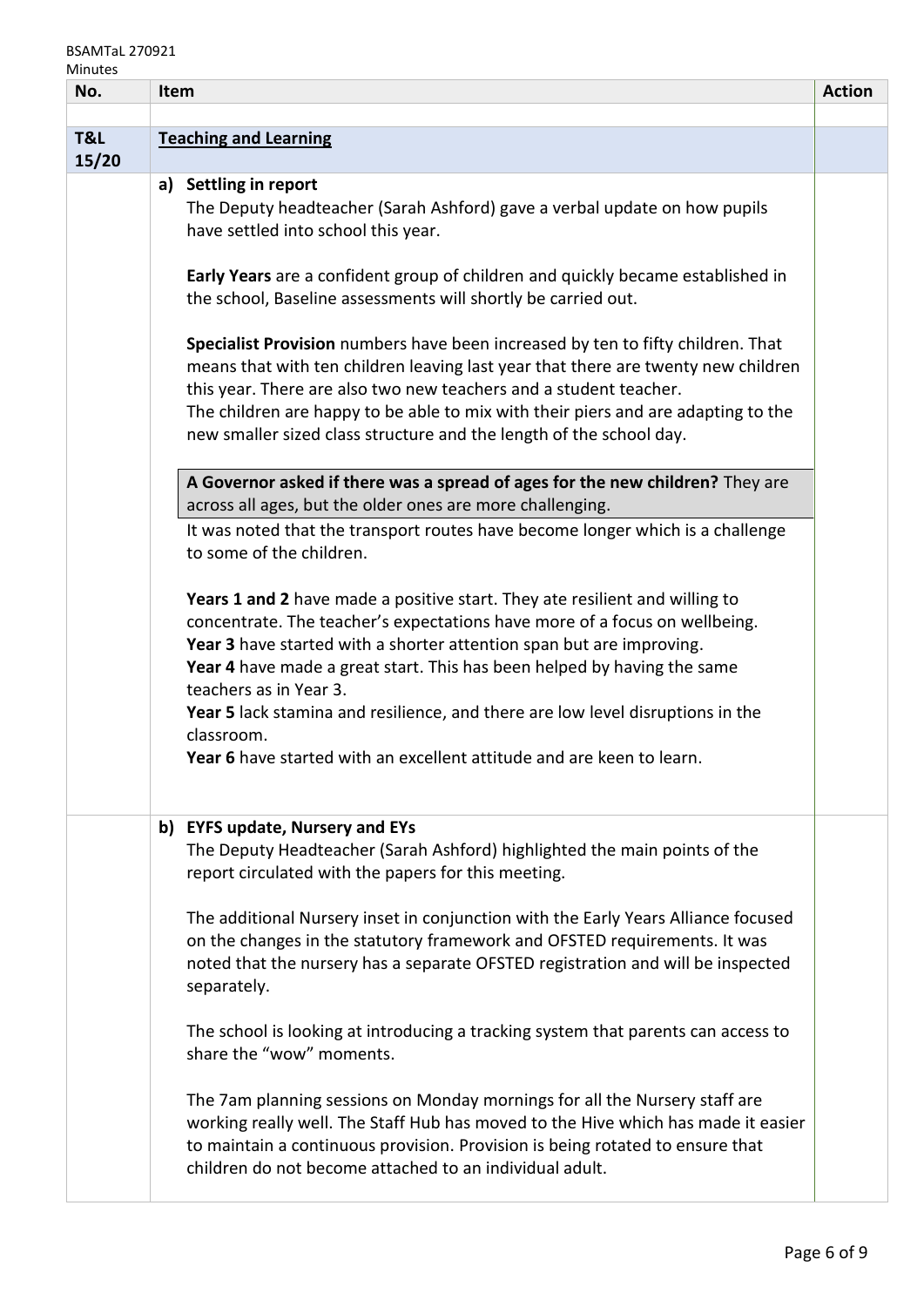| No.          | Item                                                                                                                                                                                                 | <b>Action</b> |
|--------------|------------------------------------------------------------------------------------------------------------------------------------------------------------------------------------------------------|---------------|
|              | There are five children with significant special needs attached to key workers.                                                                                                                      |               |
|              | Curriculum<br>c)<br>The Headteacher (Brian Walton) gave a verbal update on the curriculum.                                                                                                           |               |
|              | There is a two-week timetable with time taught expectations.                                                                                                                                         |               |
|              | Each year group will be monitored for Intent, lessons, books, and subject<br>leadership.                                                                                                             |               |
| T&L<br>04/21 | <b>Themed Policies</b>                                                                                                                                                                               |               |
|              | a) Policy Grid<br>The Clerk (Greg Jones) highlighted that there is only one Teaching and Learning<br>policy that requires review.                                                                    |               |
|              | b) Policies to approve                                                                                                                                                                               |               |
|              | Stuart Clowes proposed that governors approve the Early Careers Teachers<br>Policy. Seconded by Colin Driscoll and approved by all present.<br>For: 14<br><b>Abstentions: 0</b><br><b>Against: 0</b> |               |
|              | <b>Governor Meeting - Final Section</b>                                                                                                                                                              |               |
|              | <b>Chaired by Julie Summerhayes (Chair of Governors)</b>                                                                                                                                             |               |
| G03/21       | <b>Minutes of Previous Meeting</b>                                                                                                                                                                   |               |
|              | Colin Driscoll proposed that Governors approve the minutes of the meeting 12 July<br>2021. Seconded by Brian Walton and approved by all present.<br><b>Abstentions: 2</b><br>For: 12<br>Against: 0   |               |
|              | [Governors not present at the meeting abstained from approving the minutes]                                                                                                                          |               |
| G04/21       | <b>Papers for Information</b>                                                                                                                                                                        |               |
|              | Understanding your data.                                                                                                                                                                             |               |
| G05/21       | <b>Matters Arising</b>                                                                                                                                                                               |               |
|              | None                                                                                                                                                                                                 |               |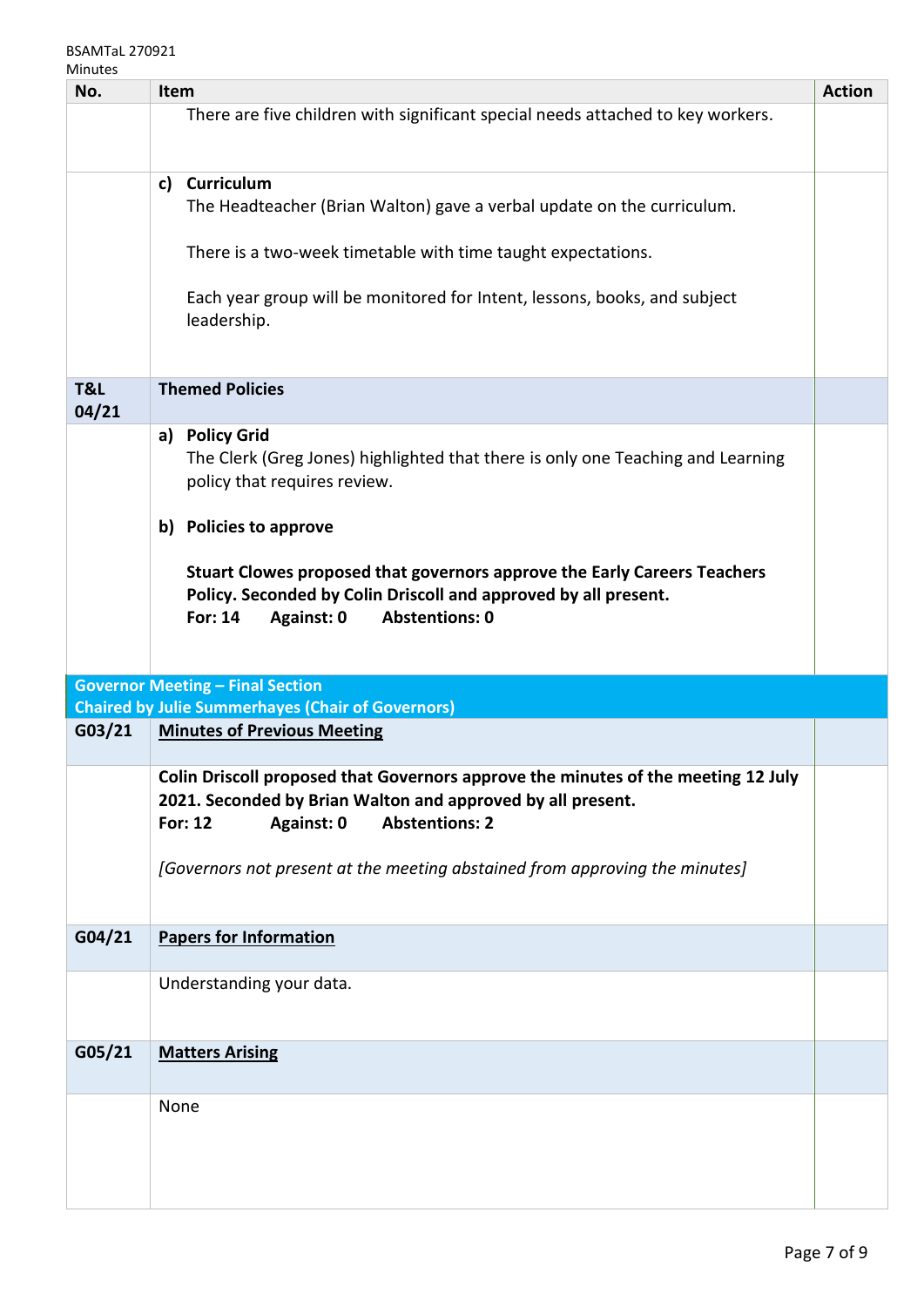## BSAMTaL 270921

| No.    | Item                                                                            | <b>Action</b> |
|--------|---------------------------------------------------------------------------------|---------------|
| G06/21 | <b>Governors Visits and Training</b>                                            |               |
|        |                                                                                 |               |
|        | a) Governors Visits' to School                                                  |               |
|        | $CD - Stage 3$ complaint mediation                                              |               |
|        | JS - Fortnightly meeting with the Headteacher and walkthrough of changes.       |               |
|        |                                                                                 |               |
|        | b) Governor Training                                                            |               |
|        | The programme of courses offered by SSE has been circulated to governors.       |               |
|        | These courses can be booked via the clerk.                                      |               |
|        |                                                                                 |               |
| G07/21 | <b>Procedural Matters</b>                                                       |               |
|        |                                                                                 |               |
|        | a) Keeping Children Safe in Education                                           |               |
|        | Action - Governors to acknowledge that they have read KCSiE at the next         | <b>ALL</b>    |
|        | meeting.                                                                        |               |
|        |                                                                                 |               |
|        | b) Brookside Academy Governance Handbook                                        |               |
|        |                                                                                 |               |
|        | Julie Summerhayes proposed that governors approve the Governance                |               |
|        | Handbook. Seconded by Alex Tedford and approved by all present.                 |               |
|        | For: 14<br>Against: 0<br><b>Abstentions: 0</b>                                  |               |
|        |                                                                                 |               |
|        | c) Clerks Briefing                                                              |               |
|        | The Clerk (Greg Jones) highlighted the main points of the Clerks Briefing Notes |               |
|        | circulated with the papers for this meeting.                                    |               |
|        | Action - Carry out the annual Website check                                     | <b>SC</b>     |
|        | Action - Add the Relationships and Sex Education policy to the website          | <b>SA</b>     |
|        |                                                                                 |               |
|        |                                                                                 |               |
|        | <b>Any Other Business</b>                                                       |               |
|        |                                                                                 |               |
|        | The chair thanked all Governors for their attendance at this meeting.           |               |
|        |                                                                                 |               |
|        |                                                                                 |               |
| G08/21 | Date, time, and place of the next meeting                                       |               |
|        | The next meeting of the Board of Governors will be on                           |               |
|        | Monday 11 <sup>th</sup> October 2021 - SSB                                      |               |
|        | Kangaroos - Brookside Academy                                                   |               |
|        | (There will be the option to join this meeting virtually via Microsoft Teams)   |               |
|        |                                                                                 |               |
|        | All meetings will start at 6.00pm                                               |               |
|        |                                                                                 |               |